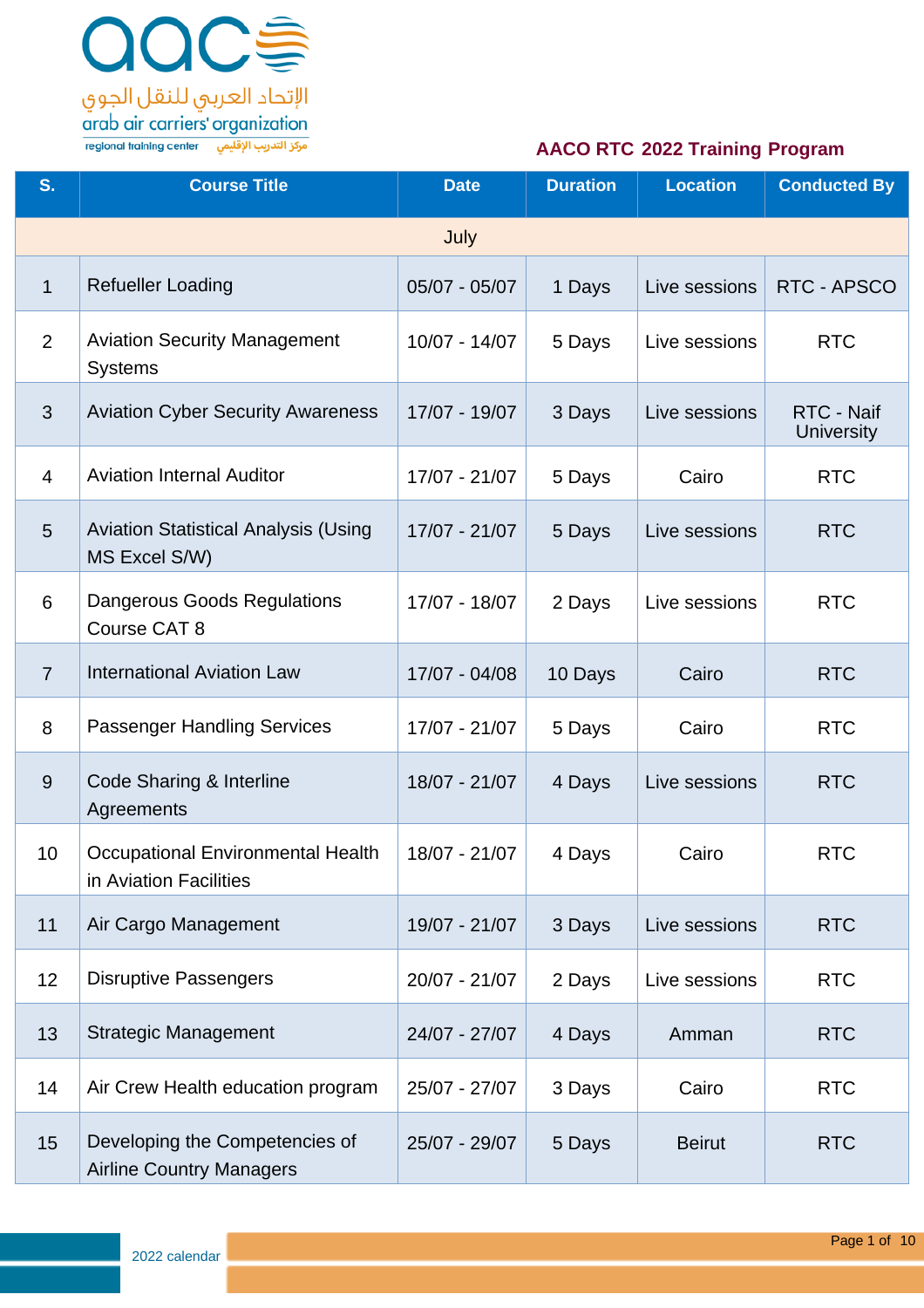

| S. | <b>Course Title</b>                                                             | <b>Date</b>     | <b>Duration</b> | <b>Location</b> | <b>Conducted By</b> |
|----|---------------------------------------------------------------------------------|-----------------|-----------------|-----------------|---------------------|
| 16 | <b>Corporate Rivalry and Market</b><br>Power: Competition Issues in<br>Aviation | 26/07 - 28/07   | 2 Days          | Amman           | <b>RTC</b>          |
| 17 | <b>Dangerous Goods Regulations</b><br>Recurrent (Cat 6)                         | 26/07 - 28/07   | 3 Days          | Amman           | <b>RTC</b>          |
| 18 | <b>Part 145</b>                                                                 | 27/07 - 28/07   | 2 Days          | Amman           | RTC - Joramco       |
| 19 | <b>Security Management Systems -</b><br><b>SeMS</b>                             | $31/07 - 04/08$ | 5 Days          | Amman           | <b>RTC</b>          |
|    |                                                                                 | August          |                 |                 |                     |
| 20 | <b>Airline Economics</b>                                                        | $01/08 - 04/08$ | 5 Days          | Amman           | <b>RTC</b>          |
| 21 | <b>Carbon Offsets for Aviation</b>                                              | 09/08 - 11/08   | 3 Days          | Live sessions   | <b>RTC</b>          |
| 22 | Decision Making and Problem<br>Solving                                          | 09/08 - 11/08   | 3 Days          | Amman           | <b>RTC</b>          |
| 23 | <b>Aviation Resilience Management</b>                                           | 14/08 - 16/08   | 3 Days          | Live sessions   | <b>RTC</b>          |
| 24 | <b>Dangerous Goods Regulations</b><br>Course CAT 8                              | 14/08 - 15/08   | 2 Days          | Amman           | <b>RTC</b>          |
| 25 | <b>Passenger Proration</b>                                                      | 14/08 - 18/08   | 5 Days          | Amman           | <b>RTC</b>          |
| 26 | Documentation Establishment,<br><b>Issuance &amp; Control System</b>            | 15/08 - 18/08   | 4 Days          | Cairo           | <b>RTC</b>          |
| 27 | Part M                                                                          | 15/08 - 15/08   | 1 Days          | Amman           | RTC - Joramco       |
| 28 | <b>Traffic Rights and Air Services</b><br>Agreements                            | 16/08 - 16/08   | 1 Days          | Live sessions   | <b>RTC</b>          |
| 29 | Perishable Cargo Regulations                                                    | 17/08 - 18/08   | 2 Days          | Live sessions   | <b>RTC</b>          |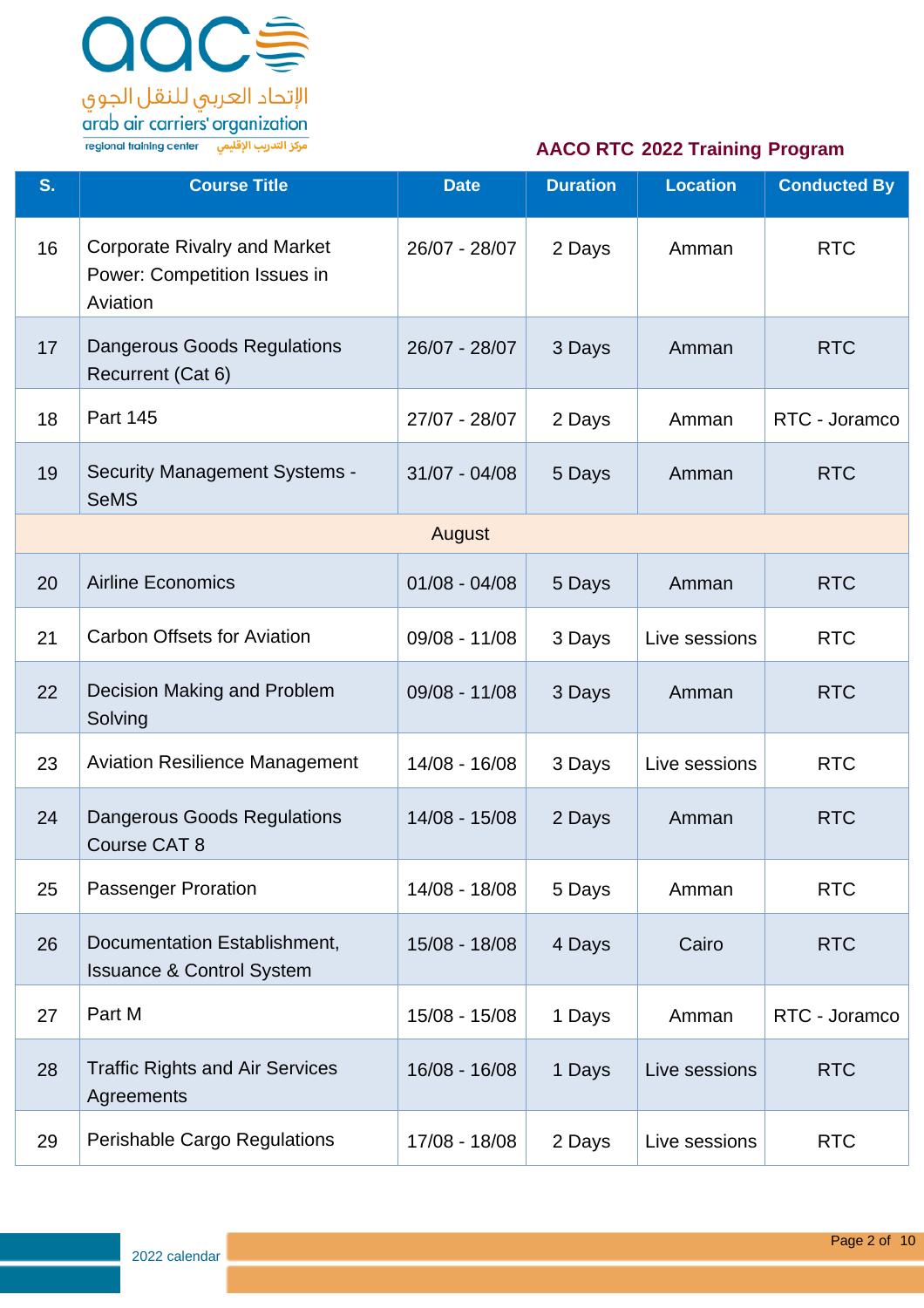

| S. | <b>Course Title</b>                                            | <b>Date</b>     | <b>Duration</b> | <b>Location</b> | <b>Conducted By</b> |
|----|----------------------------------------------------------------|-----------------|-----------------|-----------------|---------------------|
| 30 | <b>Aircraft Rescue and Fire Fighting</b><br>(ARFF)             | $21/08 - 25/08$ | 5 Days          | Live sessions   | <b>RTC</b>          |
| 31 | Human Factors in Aviation                                      | 21/08 - 23/08   | 4 Days          | Live sessions   | <b>RTC</b>          |
| 32 | <b>Instructional Techniques</b>                                | $21/08 - 25/08$ | 5 Days          | Amman           | <b>RTC</b>          |
| 33 | Passenger Claims                                               | $21/08 - 22/08$ | 2 Days          | Live sessions   | <b>RTC</b>          |
| 34 | <b>Airline Re-Structuring</b>                                  | 22/08 - 25/08   | 4 Days          | Amman           | <b>RTC</b>          |
| 35 | Dangerous Goods Regulations<br>Recurrent (Cat 6)               | 28/08 - 30/08   | 3 Days          | Live sessions   | <b>RTC</b>          |
| 36 | <b>Ground Handling Agreements</b>                              | 28/08 - 01/09   | 5 Days          | Live sessions   | <b>RTC</b>          |
| 37 | HR Development & Performance of<br>Training                    | 29/08 - 01/09   | 4 Days          | <b>Beirut</b>   | <b>RTC</b>          |
| 38 | Occupational Health and Safety<br><b>Administration (OSHA)</b> | 29/08 - 31/08   | 3 Days          | Live sessions   | <b>RTC</b>          |
|    |                                                                | September       |                 |                 |                     |
| 39 | <b>Advanced Aviation Medicine</b>                              | 04/09 - 08/09   | 5 Days          | Cairo           | <b>RTC</b>          |
| 40 | Airline Economics and Financial<br>Management                  | $04/09 - 08/09$ | 5 Days          | Amman           | <b>RTC</b>          |
| 41 | <b>Aviation Security Profiling</b>                             | 04/09 - 08/09   | 5 Days          | Live sessions   | <b>RTC</b>          |
| 42 | Safety Management Systems (SMS)<br>- Train the Trainer         | 04/09 - 08/09   | 5 Days          | Amman           | <b>RTC</b>          |
| 43 | <b>Station / Ground Handling</b><br>Management                 | $04/09 - 08/09$ | 5 Days          | Live sessions   | <b>RTC</b>          |
| 44 | Developing and Implementing<br><b>Strategy</b>                 | 05/09 - 08/09   | 4 Days          | Amman           | <b>RTC</b>          |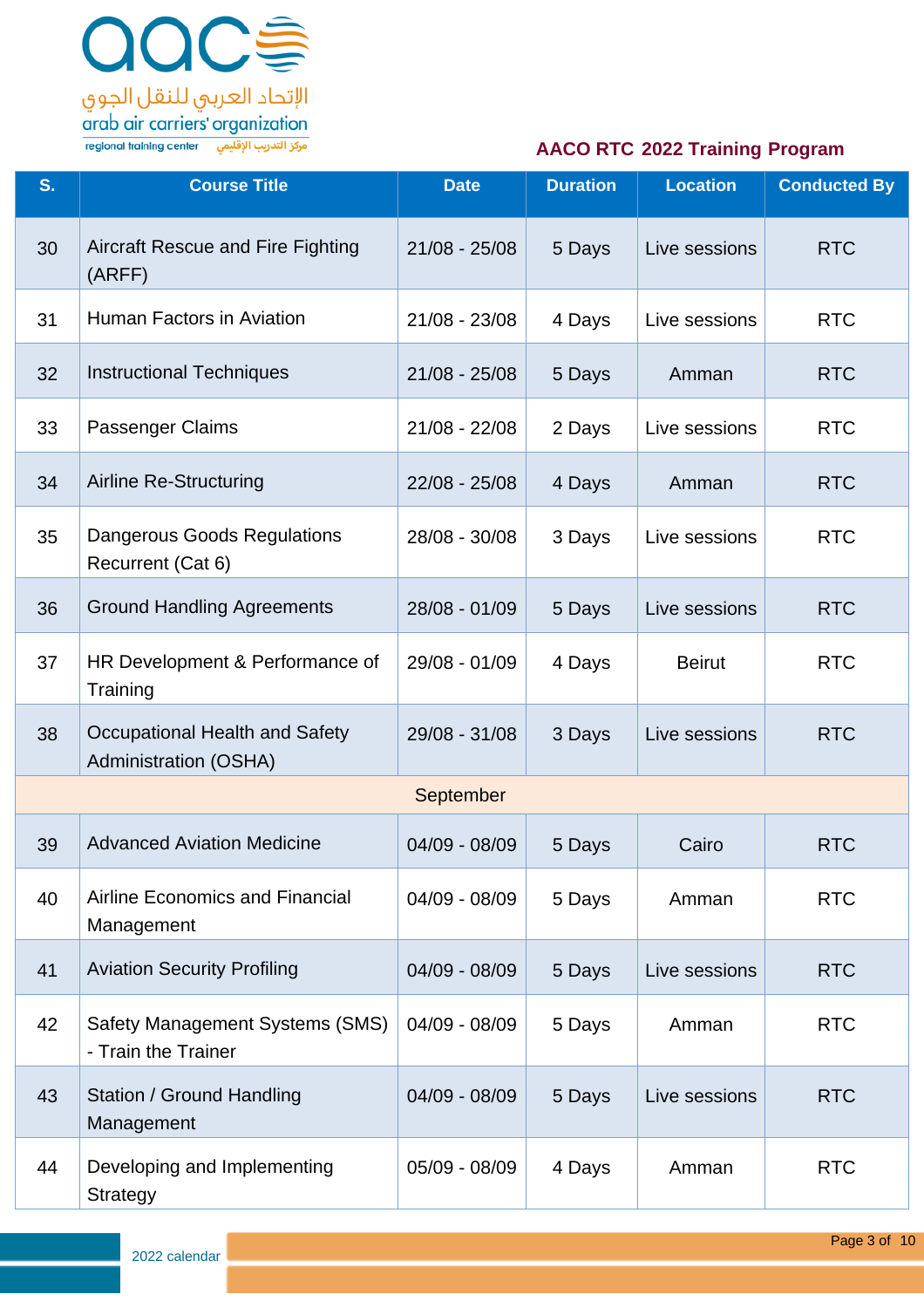

| S. | <b>Course Title</b>                                                        | <b>Date</b>   | <b>Duration</b> | <b>Location</b> | <b>Conducted By</b> |
|----|----------------------------------------------------------------------------|---------------|-----------------|-----------------|---------------------|
| 45 | <b>International Aviation Law</b>                                          | 05/09 - 07/09 | 3 Days          | Live sessions   | <b>RTC</b>          |
| 46 | <b>Root Cause Analysis</b>                                                 | 06/09 - 08/09 | 3 Days          | Live sessions   | <b>RTC</b>          |
| 47 | Airline Marketing & Sales Post<br>Pandemic                                 | 11/09 - 15/09 | 5 Days          | Amman           | <b>RTC</b>          |
| 48 | ICAO Cargo & Mail Security                                                 | 11/09 - 15/09 | 5 Days          | Live sessions   | RTC - GAA           |
| 49 | <b>Ancillary Revenue for Airline</b><br>Industry                           | 12/09 - 15/09 | 4 Days          | Amman           | <b>RTC</b>          |
| 50 | <b>Documents Control Systems</b>                                           | 12/09 - 15/09 | 4 Days          | <b>Beirut</b>   | <b>RTC</b>          |
| 51 | <b>Human Factors</b>                                                       | 12/09 - 12/09 | 1 Days          | Amman           | RTC - Joramco       |
| 52 | Ramp Handling & Services                                                   | 12/09 - 15/09 | 4 Days          | Live sessions   | <b>RTC</b>          |
| 53 | <b>Carbon Offsets for Aviation</b>                                         | 13/09 - 15/09 | 3 Days          | Cairo           | <b>RTC</b>          |
| 54 | <b>Cargo Marketing</b>                                                     | 13/09 - 15/09 | 3 Days          | Live sessions   | <b>RTC</b>          |
| 55 | <b>Aircraft Accident Investigation</b>                                     | 18/09 - 22/09 | 5 Days          | Cairo           | <b>RTC</b>          |
| 56 | <b>Airline Leading Practices &amp; Cost</b><br><b>Reduction Strategies</b> | 18/09 - 22/09 | 5 Days          | Amman           | <b>RTC</b>          |
| 57 | Analysis of Airports and Airlines<br>Relationship                          | 18/09 - 20/09 | 3 Days          | Live sessions   | <b>RTC</b>          |
| 58 | <b>Dangerous Goods Regulations</b><br>Course CAT 8                         | 18/09 - 19/09 | 2 Days          | Live sessions   | <b>RTC</b>          |
| 59 | Distribution Channels post COVID-<br>19                                    | 18/09 - 22/09 | 4 Days          | Live sessions   | <b>RTC</b>          |
| 60 | <b>IOSA Audit</b>                                                          | 18/09 - 22/09 | 5 Days          | Cairo           | <b>RTC</b>          |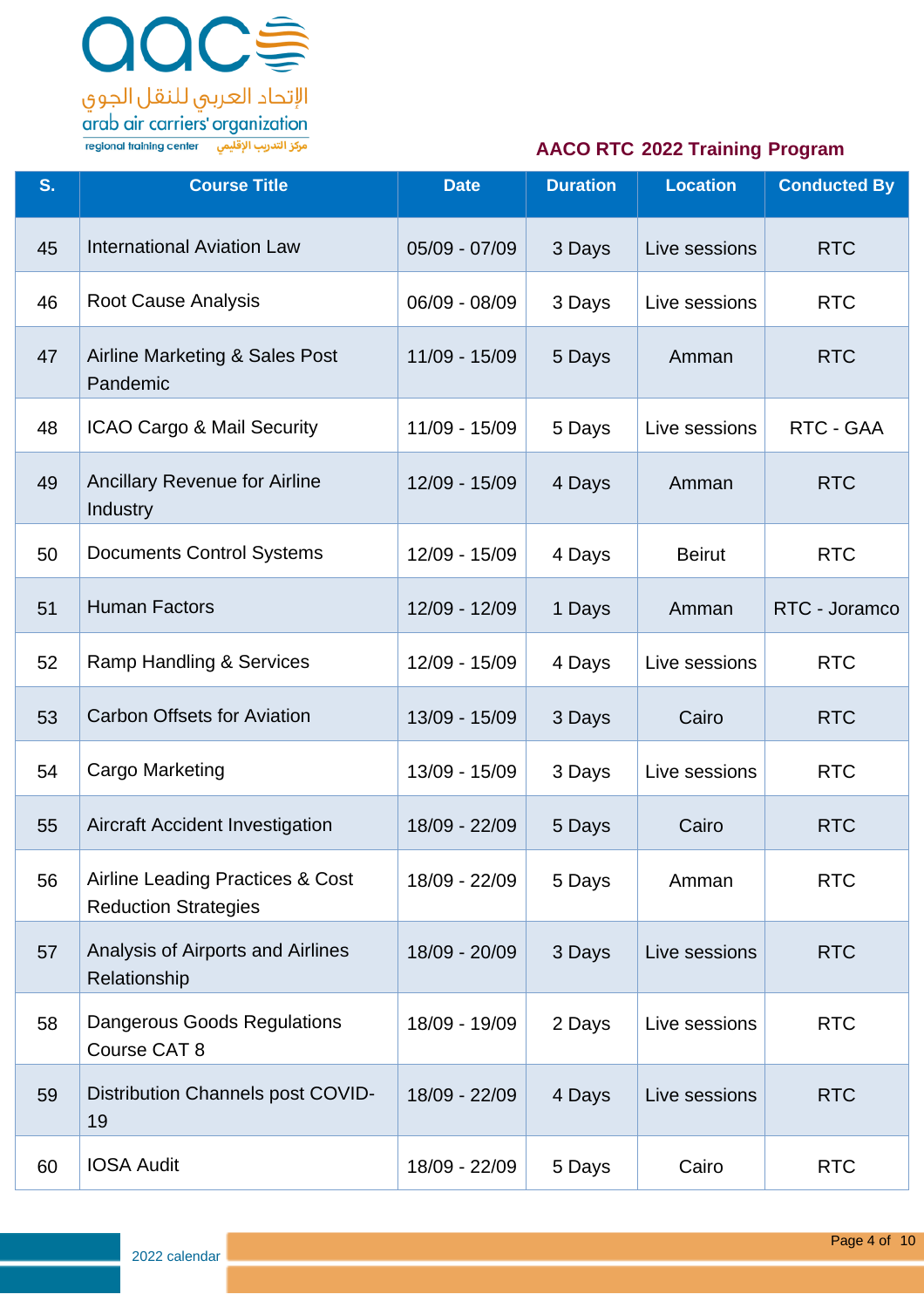

| S. | <b>Course Title</b>                                                                                        | <b>Date</b>   | <b>Duration</b> | <b>Location</b> | <b>Conducted By</b> |
|----|------------------------------------------------------------------------------------------------------------|---------------|-----------------|-----------------|---------------------|
| 61 | Safety Management Systems (SMS)<br>- Train the Trainer                                                     | 18/09 - 22/09 | 5 Days          | Cairo           | <b>RTC</b>          |
| 62 | <b>Training of Trainers</b>                                                                                | 18/09 - 22/09 | 5 Days          | Cairo           | <b>RTC</b>          |
| 63 | <b>Airline Re-Structuring</b>                                                                              | 19/09 - 22/09 | 4 Days          | Live sessions   | <b>RTC</b>          |
| 64 | Human Factors in Aviation                                                                                  | 19/09 - 22/09 | 4 Days          | Cairo           | <b>RTC</b>          |
| 65 | Live Animals Regulations (LAR)                                                                             | 20/09 - 22/09 | 3 Days          | Amman           | <b>RTC</b>          |
| 66 | Media and identity                                                                                         | 21/09 - 22/09 | 2 Days          | Amman           | <b>RTC</b>          |
| 67 | Self-Leadership in times of Crisis                                                                         | 21/09 - 22/09 | 2 Days          | Live sessions   | <b>RTC</b>          |
| 68 | Spokesperson                                                                                               | 21/09 - 22/09 | 2 Days          | Amman           | <b>RTC</b>          |
| 69 | <b>Aircraft Safety Investigation</b>                                                                       | 25/09 - 29/09 | 5 Days          | Amman           | <b>RTC</b>          |
| 70 | Contracting in the Airline Industry                                                                        | 25/09 - 28/09 | 4 Days          | Amman           | <b>RTC</b>          |
| 71 | <b>Crew Scheduling Policy &amp;</b><br>Procedures & FTLs & Rest<br>Requirements for Flight & Cabin<br>Crew | 25/09 - 29/09 | 5 Days          | Amman           | <b>RTC</b>          |
| 72 | <b>ISAGO Preparation &amp;</b><br>Implementation for Ground<br>Operations                                  | 25/09 - 29/09 | 4 Days          | Cairo           | <b>RTC</b>          |
| 73 | <b>Train The Trainer for Aviation</b><br><b>Security</b>                                                   | 25/09 - 29/09 | 5 Days          | Amman           | <b>RTC</b>          |
| 74 | Competency-Based Interviewing<br><b>Skills</b>                                                             | 26/09 - 29/09 | 4 Days          | Cairo           | <b>RTC</b>          |
| 75 | <b>Finance for Non-Finance Managers</b>                                                                    | 26/09 - 29/09 | 4 Days          | Live sessions   | <b>RTC</b>          |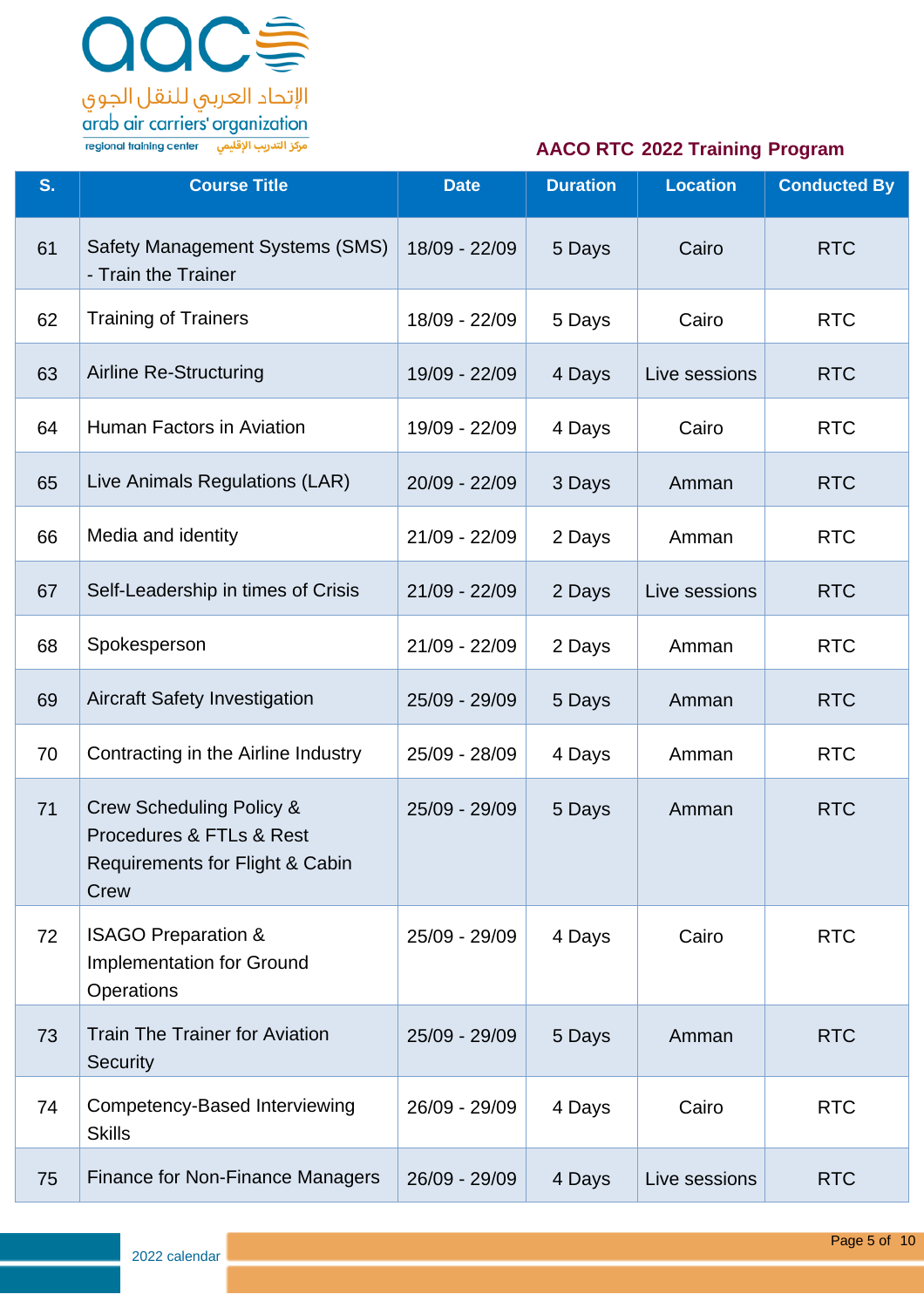

| S. | <b>Course Title</b>                                                  | <b>Date</b>     | <b>Duration</b> | <b>Location</b> | <b>Conducted By</b> |
|----|----------------------------------------------------------------------|-----------------|-----------------|-----------------|---------------------|
| 76 | <b>Quality Management System</b>                                     | 26/09 - 29/09   | 4 Days          | <b>Beirut</b>   | <b>RTC</b>          |
| 77 | Dangerous Goods Regulations<br>Recurrent (Cat 6)                     | 27/09 - 29/09   | 3 Days          | Amman           | <b>RTC</b>          |
|    |                                                                      | October         |                 |                 |                     |
| 78 | <b>International Aviation Law</b>                                    | $02/10 - 04/10$ | 3 Days          | Live sessions   | <b>RTC</b>          |
| 79 | Dynamic Pricing & Revenue<br>Management                              | $03/10 - 06/10$ | 4 Days          | Amman           | <b>RTC</b>          |
| 80 | <b>International Aviation Law</b>                                    | $03/10 - 05/10$ | 3 Days          | Tunis           | <b>RTC</b>          |
| 81 | <b>SAFA Essentials</b>                                               | $04/10 - 05/10$ | 2 Days          | Live sessions   | <b>RTC</b>          |
| 82 | Airline Commercial Challenges and<br><b>Regulatory Issues</b>        | $09/10 - 13/10$ | 5 Days          | Live sessions   | <b>RTC</b>          |
| 83 | <b>Aviation Waste Management</b>                                     | 09/10 - 13/10   | 5 Days          | Live sessions   | <b>RTC</b>          |
| 84 | <b>Staff Retention</b>                                               | $09/10 - 11/10$ | 3 Days          | Live sessions   | <b>RTC</b>          |
| 85 | <b>Turbine Engine</b>                                                | $09/10 - 11/10$ | 3 Days          | Amman           | RTC - Joramco       |
| 86 | <b>Customer Service &amp; VIP Handling</b>                           | $10/10 - 12/10$ | 3 Days          | Cairo           | <b>RTC</b>          |
| 87 | <b>Essential Skills for New Managers</b>                             | $10/10 - 13/10$ | 4 Days          | <b>Beirut</b>   | <b>RTC</b>          |
| 88 | <b>Advanced Sales Strategies for</b><br><b>Airlines</b>              | 16/10 - 20/10   | 5 Days          | Amman           | <b>RTC</b>          |
| 89 | <b>Basic Cargo Skills &amp; Procedures</b>                           | $16/10 - 20/10$ | 5 Days          | Live sessions   | <b>RTC</b>          |
| 90 | <b>Professional Skills for Dangerous</b><br><b>Goods Instructors</b> | 16/10 - 20/10   | 5 Days          | Amman           | <b>RTC</b>          |
| 91 | <b>Quality Audit Techniques</b>                                      | 16/10 - 20/10   | 5 Days          | Cairo           | <b>RTC</b>          |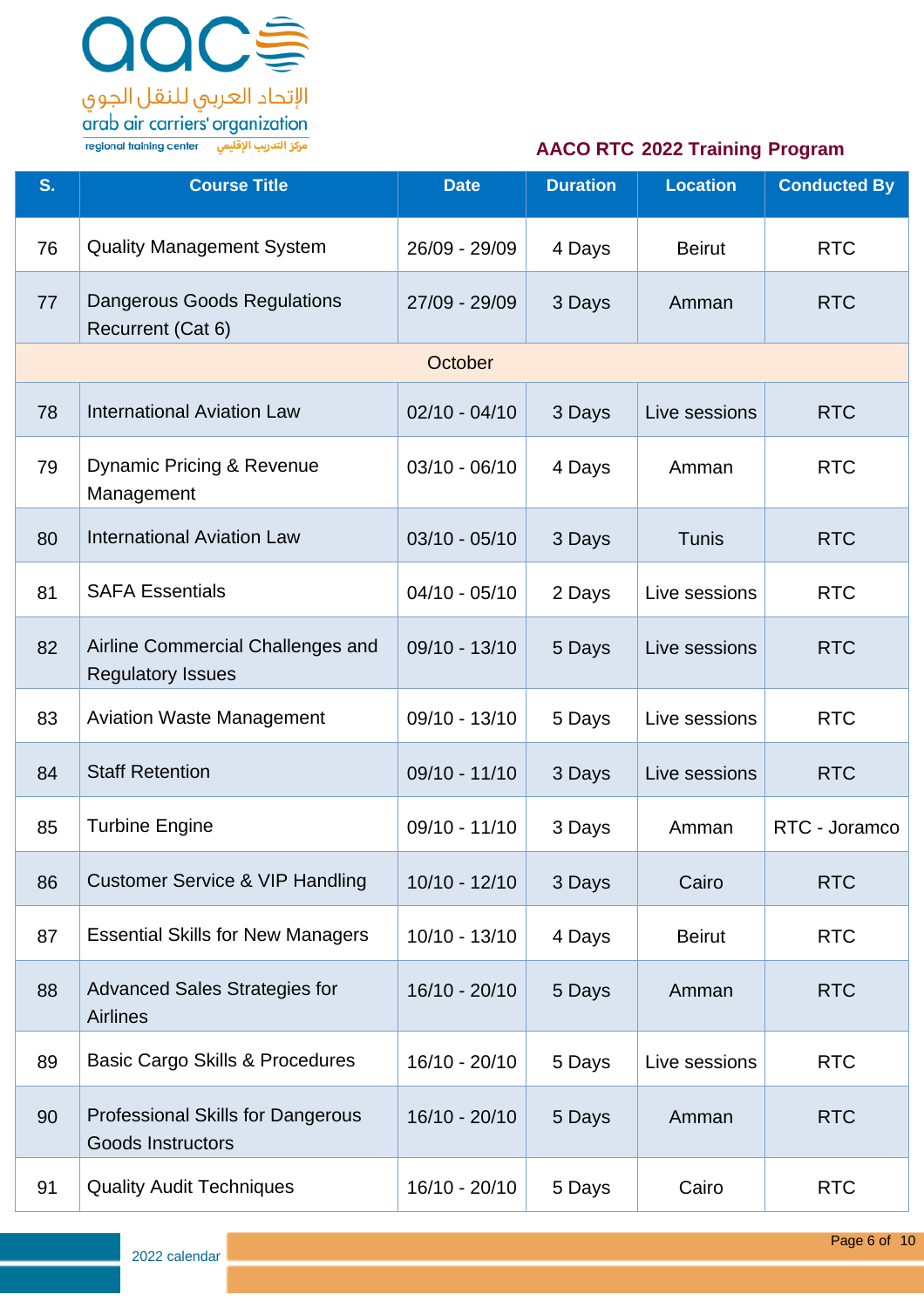

| S.  | <b>Course Title</b>                                                           | <b>Date</b>     | <b>Duration</b> | <b>Location</b> | <b>Conducted By</b> |
|-----|-------------------------------------------------------------------------------|-----------------|-----------------|-----------------|---------------------|
| 92  | <b>Training of Trainers</b>                                                   | 16/10 - 20/10   | 5 Days          | Amman           | <b>RTC</b>          |
| 93  | <b>Advanced Aircraft Incident/Accident</b><br><b>Investigation Techniques</b> | $23/10 - 27/10$ | 5 Days          | Cairo           | <b>RTC</b>          |
| 94  | <b>Advanced Safety Management</b><br><b>Systems</b>                           | $23/10 - 27/10$ | 5 Days          | Amman           | <b>RTC</b>          |
| 95  | <b>Dangerous Goods Regulations</b><br>Course CAT 8                            | $23/10 - 24/10$ | 2 Days          | Amman           | <b>RTC</b>          |
| 96  | <b>SMS</b> – Implementation and Control                                       | $23/10 - 25/10$ | 3 Days          | Amman           | <b>RTC</b>          |
| 97  | Aviation Liquidity and Cash<br>Management                                     | $24/10 - 27/10$ | 4 Days          | Live sessions   | <b>RTC</b>          |
| 98  | Competency-Based Interviewing<br><b>Skills</b>                                | $24/10 - 27/10$ | 4 Days          | Cairo           | <b>RTC</b>          |
| 99  | Station / Ground Handling<br>Management                                       | 24/10 - 28/10   | 5 Days          | <b>Beirut</b>   | <b>RTC</b>          |
| 100 | <b>Dangerous Goods Regulations</b><br>Recurrent (Cat 6)                       | $25/10 - 27/10$ | 3 Days          | Live sessions   | <b>RTC</b>          |
| 101 | Dealing with Customers Post<br>Pandemic                                       | 25/10 - 27/10   | 3 Days          | Cairo           | <b>RTC</b>          |
|     |                                                                               | November        |                 |                 |                     |
| 102 | Crisis Leadership                                                             | $01/11 - 03/11$ | 3 Days          | Amman           | <b>RTC</b>          |
| 103 | The Power of Effective<br>Communication                                       | $01/11 - 03/11$ | 3 Days          | Cairo           | <b>RTC</b>          |
| 104 | <b>Training Needs Analysis</b>                                                | $01/11 - 03/11$ | 5 Days          | Amman           | <b>RTC</b>          |
| 105 | <b>Security Threats Against Aviation</b>                                      | $02/11 - 03/11$ | 2 Days          | Amman           | <b>RTC</b>          |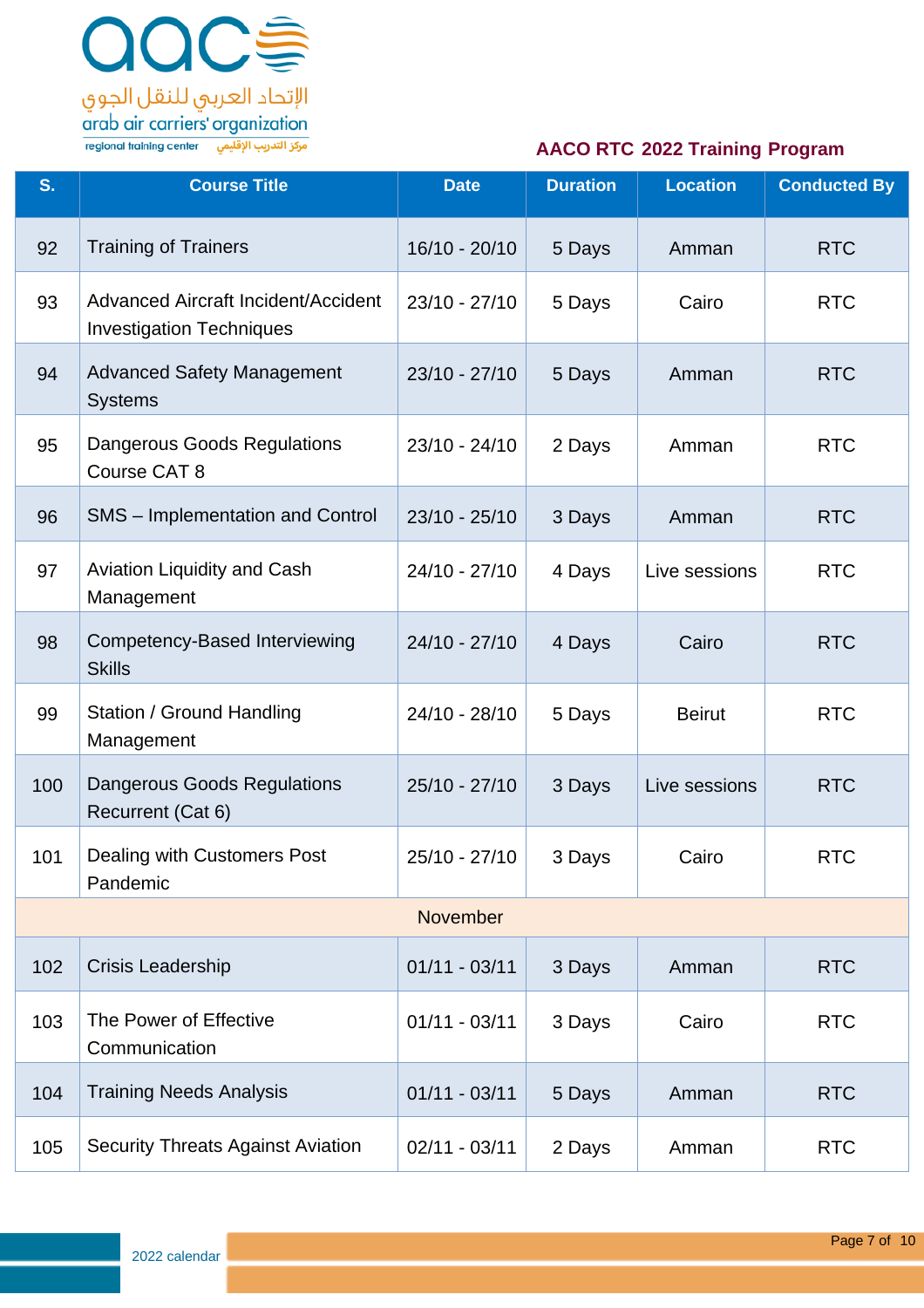

| S.  | <b>Course Title</b>                                                                 | <b>Date</b>     | <b>Duration</b> | <b>Location</b> | <b>Conducted By</b> |
|-----|-------------------------------------------------------------------------------------|-----------------|-----------------|-----------------|---------------------|
| 106 | <b>Aircraft Ground Handling</b>                                                     | $06/11 - 08/11$ | 3 Days          | Amman           | RTC - Joramco       |
| 107 | <b>Contract Drafting</b>                                                            | 06/11 - 06/11   | 1 Days          | Live sessions   | <b>RTC</b>          |
| 108 | Cost Reduction Strategies in the<br>Airline Industry                                | 06/11 - 09/11   | 4 Days          | Live sessions   | <b>RTC</b>          |
| 109 | <b>Occupational Environmental Health</b><br>in Aviation Facilities                  | 06/11 - 09/11   | 4 Days          | Live sessions   | <b>RTC</b>          |
| 110 | <b>Family Assistance Centre and</b><br><b>Special Assistance Team</b><br>Management | $08/11 - 10/11$ | 3 Days          | Amman           | <b>RTC</b>          |
| 111 | Accomplishment of Diploma<br>Certificate                                            | $13/11 - 24/11$ | 10 Days         | Cairo           | <b>RTC</b>          |
| 112 | Crew Resource Management (CRM)                                                      | 13/11 - 15/11   | 3 Days          | Cairo           | <b>RTC</b>          |
| 113 | <b>Instructional Techniques</b>                                                     | $13/11 - 17/11$ | 5 Days          | Live sessions   | <b>RTC</b>          |
| 114 | <b>Train The Trainer for Aviation</b><br>Security                                   | $13/11 - 17/11$ | 5 Days          | Cairo           | <b>RTC</b>          |
| 115 | <b>Quality Management System</b>                                                    | 14/11 - 17/11   | 4 Days          | Cairo           | <b>RTC</b>          |
| 116 | <b>Corporate Rivalry and Market</b><br>Power: Competition Issues in<br>Aviation     | $15/11 - 17/11$ | 2 Days          | Live sessions   | <b>RTC</b>          |
| 117 | Air Law for Non-Lawyers                                                             | $20/11 - 24/11$ | 5 Days          | Live sessions   | <b>RTC</b>          |
| 118 | <b>Dangerous Goods Regulations</b><br>Course CAT 8                                  | $20/11 - 21/11$ | 2 Days          | Live sessions   | <b>RTC</b>          |
| 119 | Managing Sales: Opportunities and<br><b>Risks</b>                                   | $20/11 - 23/11$ | 4 Days          | Live sessions   | <b>RTC</b>          |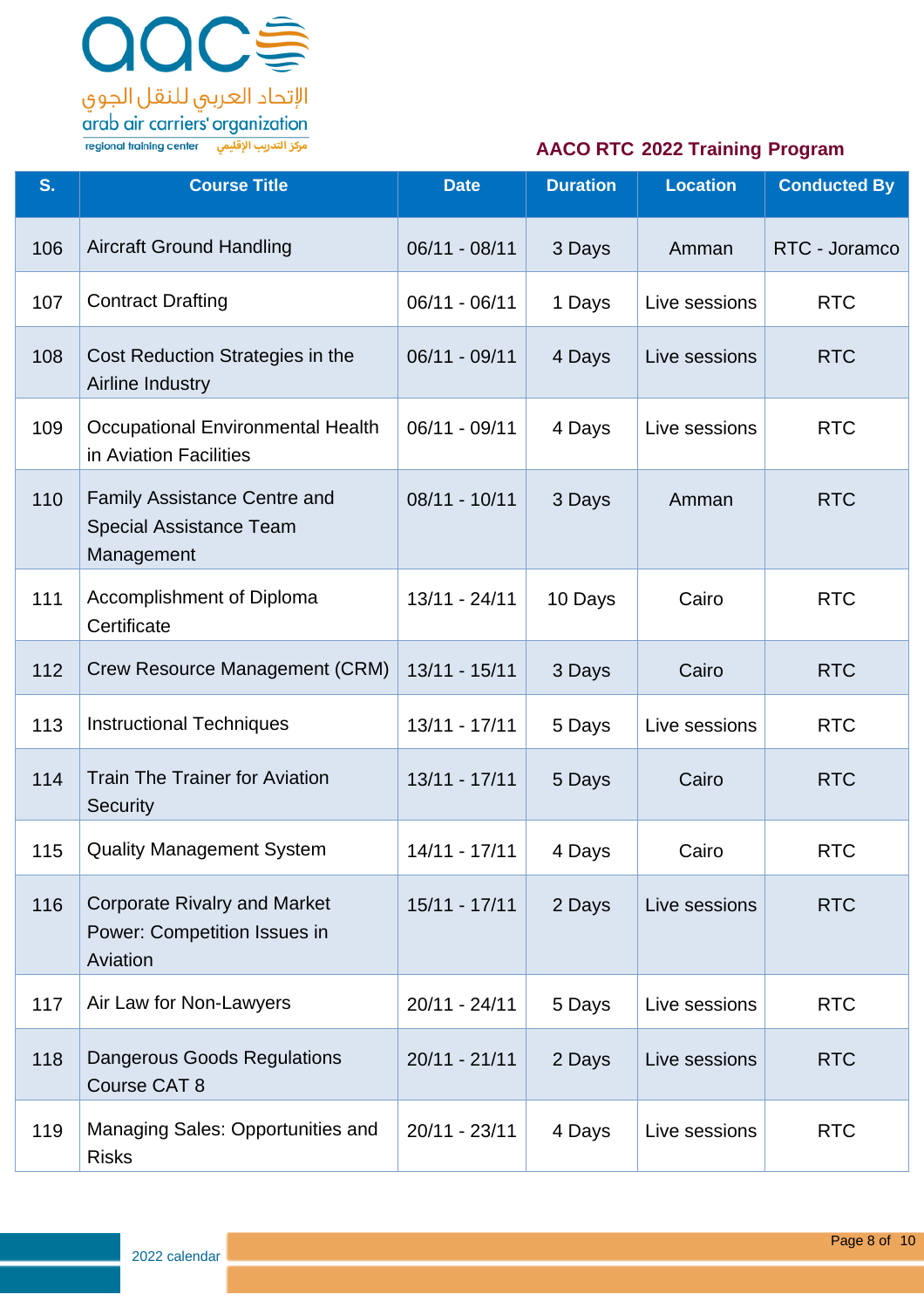

| S.  | <b>Course Title</b>                                                  | <b>Date</b>     | <b>Duration</b> | <b>Location</b> | <b>Conducted By</b> |
|-----|----------------------------------------------------------------------|-----------------|-----------------|-----------------|---------------------|
| 120 | <b>Training of Trainers</b>                                          | $21/11 - 25/11$ | 5 Days          | <b>Beirut</b>   | <b>RTC</b>          |
| 121 | Cargo Supply Chain                                                   | $22/11 - 24/11$ | 3 Days          | Live sessions   | <b>RTC</b>          |
| 122 | Dangerous Goods Regulations<br>Recurrent (Cat 6)                     | $27/11 - 29/11$ | 3 Days          | Amman           | <b>RTC</b>          |
| 123 | Route Forecasting & Development                                      | $27/11 - 30/11$ | 4 Days          | Amman           | <b>RTC</b>          |
| 124 | <b>SAFA Inspection</b>                                               | $27/11 - 30/11$ | 4 Days          | Live sessions   | <b>RTC</b>          |
| 125 | Safety Management Systems (SMS)<br>- Train the Trainer               | $27/11 - 01/12$ | 5 Days          | Amman           | <b>RTC</b>          |
|     |                                                                      | <b>December</b> |                 |                 |                     |
| 126 | <b>International Aviation Law</b>                                    | $05/12 - 07/12$ | 3 Days          | <b>Beirut</b>   | <b>RTC</b>          |
| 127 | Human Resources Management in<br>Aviation                            | $11/12 - 14/12$ | 4 Days          | Cairo           | <b>RTC</b>          |
| 128 | <b>Inspection Techniques</b>                                         | 11/12 - 12/12   | 2 Days          | Amman           | RTC - Joramco       |
| 129 | <b>Dangerous Goods Regulations</b><br>Recurrent (Cat 6)              | 13/12 - 15/12   | 3 Days          | Live sessions   | <b>RTC</b>          |
| 130 | <b>ATA 300 STD</b>                                                   | $14/12 - 15/12$ | 3 Days          | Cairo           | <b>RTC</b>          |
| 131 | <b>Airport Revenue Management</b>                                    | 17/12 - 19/12   | 3 Days          | Live sessions   | <b>RTC</b>          |
| 132 | <b>Advanced Safety Management</b><br><b>Systems</b>                  | 18/12 - 22/12   | 5 Days          | Amman           | <b>RTC</b>          |
| 133 | <b>Professional Skills for Dangerous</b><br><b>Goods Instructors</b> | 18/12 - 22/12   | 5 Days          | Cairo           | <b>RTC</b>          |
| 134 | <b>Aviation Strategic Management</b><br><b>Tools</b>                 | 19/12 - 23/12   | 5 Days          | <b>Beirut</b>   | <b>RTC</b>          |